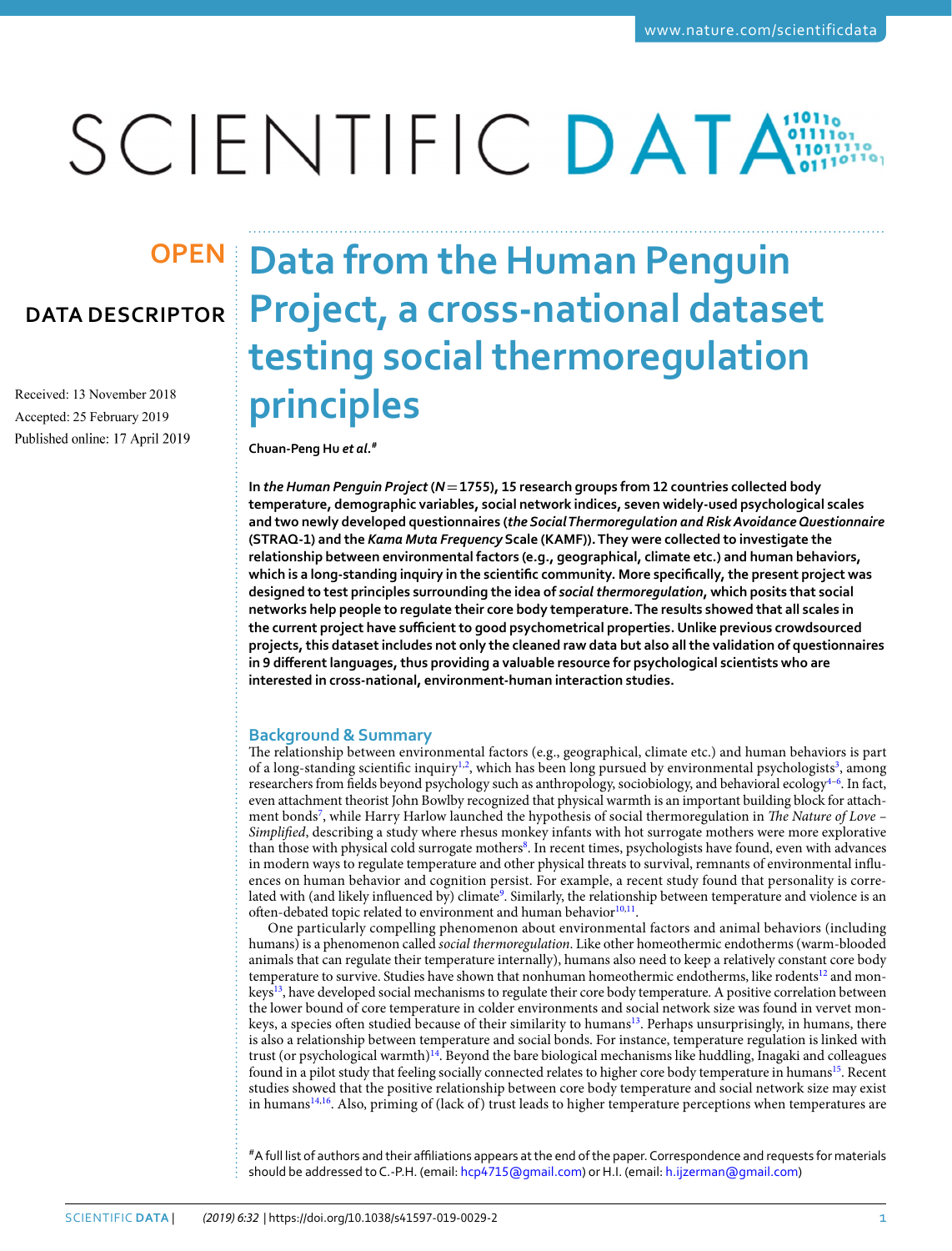low, but not when temperatures are high<sup>17,18</sup>. Furthermore, pre-registered research also showed that feeling cold increases the need to socially connected<sup>[19](#page-5-13)</sup>, and the accessibility of loved ones (especially for closer others)<sup>20</sup>.

As *social thermoregulation* related studies have expanded to diverse domains in the last decade<sup>20</sup>, some key issues have remained unexplored. For example, while Inagaki *et al*.'s pilot study shows a positive relationship between feelings of social connectedness and higher core body temperature[15](#page-5-9), it was previously unknown whether the social network bufers from the cold, and *which* variables predict this protection from the cold.

We thus identified – a priori – basic ideas to test social thermoregulation principles (i.e., does the social network protect against the cold?), but we did not have specifc, priori predictions. To *generate* predictions from data, we relied on an inductive (as opposed to a deductive) approach, where we generated hypotheses from data using machine learning. We conducted a crowdsourced cross-national study, the Human Penguin Project ([https://osf.](https://osf.io/2rm5b/) [io/2rm5b/,](https://osf.io/2rm5b/) two studies, *N*=1755), through a large-scale survey including self-reported psychological constructs and core body temperature measurements that participants recorded themselves $21$ . The project consisted of an online pilot study ( $N=232$ ) and a large, cross-national study (15 research groups from 12 countries,  $N=1523$ ). In both studies, we measured a number of known correlates of core body temperature using a questionnaire and a number of social relationship variables that – based on prior research – should logically be related to core body temperature (e.g., nostalgia<sup>22,23</sup> or attachment to homes<sup>[19](#page-5-13)</sup>). We also included a number of variables that have been found to relate to body temperature in the medical literature (stress<sup>24</sup>; whether participants use medication or not e.g.<sup>[25](#page-5-19)</sup>, and gender<sup>26</sup>) or to metabolism (like daily (diet) sugary drinks consumption<sup>27</sup>) and social network quality.

The principle that guided our selection of variables was over- rather than under-inclusive, therefore, we also asked questions that relate to the regulation of stress (and could thus relate to body temperature) like self-control<sup>28</sup>, attachment<sup>29</sup>, and access to one's own feelings and bodily states (alexithymia<sup>30</sup>). See Table [1](#page-2-0) for the total list of variables. Our inductive (i.e., data-driven) approach thus allowed us to generate hypotheses and predictions<sup>31</sup>. Using machine learning (more specifically, a Conditional Random Forest; CRF) in two datasets, we identifed the most important predictors in our data. In our pilot study, we identifed Complex Social Integration (CSI) as an important (positively related) predictor of Core Body Temperature (CBT).

Based on this, we conducted a second study, where we again found Complex Social Integration to be an important (and again positively related) predictor of Core Body Temperature. Because we had identifed CSI as an important predictor of CBT in the pilot study, we also ran CRFs to identify predictors of CSI. Tis identifed distance from the equator as a predictor of CSI.

We then reused the second dataset and, with the now generated hypotheses, we cross-validated a mediation model generated in our training set in a hold-out set. Afer all, given the large sample size of our dataset, we could randomly split the whole dataset, explore a mediation model in the frst half of data to identify variables that could predict protection from the cold, then we cross-validated the mediation model in the other half of the data $^{21}$ .

In sum, this dataset includes demographic variables, body temperature, social network indices, people's self-reported health, seven widely-used psychological scales, local temperature information (humidity and temperature, distance from the equator), and newly developed questionnaires[32.](#page-5-26) Moreover, the questionnaires used in our study adapted into 9 languages via a standard translate-back-translate approach<sup>[33](#page-5-27)</sup>. Our descriptive analyses of the pilot study and the individual sites demonstrated that these questionnaires have mostly sufficient to good psychometric properties (Cronbach's alpha range from 0.71 to 0.98, except TAS-EOT with values as low as 0.21; McDonald's omega range from 0.62~0.99, except TAS-EOT with a range of 0.48~0.76, see Online-only Table 1). Multi-site indices showed largely good psychometric properties (Cronbach's alpha range from 0.83~0.93, except for TAS-EOT with 0.51; McDonald's omega range from 0.62~0.96, except for TAS-EOT with 0.61; see Online-only Table 2).

#### **Methods**

**Ethics and Consent.** This research was approved under an "umbrella" ethics proposal at Vrije Universiteit, Amsterdam and at each site where there was a local ethics board (all ethics approvals can be found at the project page from the individual site: [https://osf.io/2rm5b/\)](https://osf.io/2rm5b/). Tis study complied with ethics code outlined in the Declaration of Helsinki.

**Pilot Study.** The main goal of the pilot study was to provide a proof-of-concept (i.e., providing evidence that the research protocol worked), so that the potential collaborators can saw the value of participating.

Participants. The pilot study included participants from Amazon Mechanical Turk (mTurk, [https://www.](https://www.mturk.com/) [mturk.com/,](https://www.mturk.com/) *N*=143) and Prolifc Academic ([https://prolifc.ac/,](https://prolific.ac/) *N*=148) in 2015. Participants were requested to complete the survey between 9–11am, not to eat or drink anything warm or cold for 10 minutes preceding the survey, and not to have exercised an hour preceding the survey. Because the sample was relatively small, we excluded all those participants that did not adhere to these guidelines (mTurk, *N*=3; Prolifc Academic, *N*=56), which left 232 remaining participants.

**Procedure.** Participants entered the survey, where they were requested to fill in a number of different questionnaires (see Fig. [1\)](#page-3-0). At the beginning of the questionnaire (Measurement 1) and at the end of the questionnaire (Measurement 2), they were requested to measure their own oral temperature with an oral thermometer, take a picture of the thermometer (with date, time, and Measurement– 1 or 2 – included as a note in the picture).

Between two measurements of core temperature, participants answered a series of questionnaires, including the social network index questionnaire ("networksize", "socialembedded", and a measure on complex social integration, "CSI")<sup>34</sup>. CSI includes an inventory of the following ties: Relationships with spouse, parents, parents-in-law, children, other close family members, neighbors, friends, workmates, schoolmates, fellow volunteers (e.g., charity or community work), members of groups without religious afliations (e.g., social, recreational,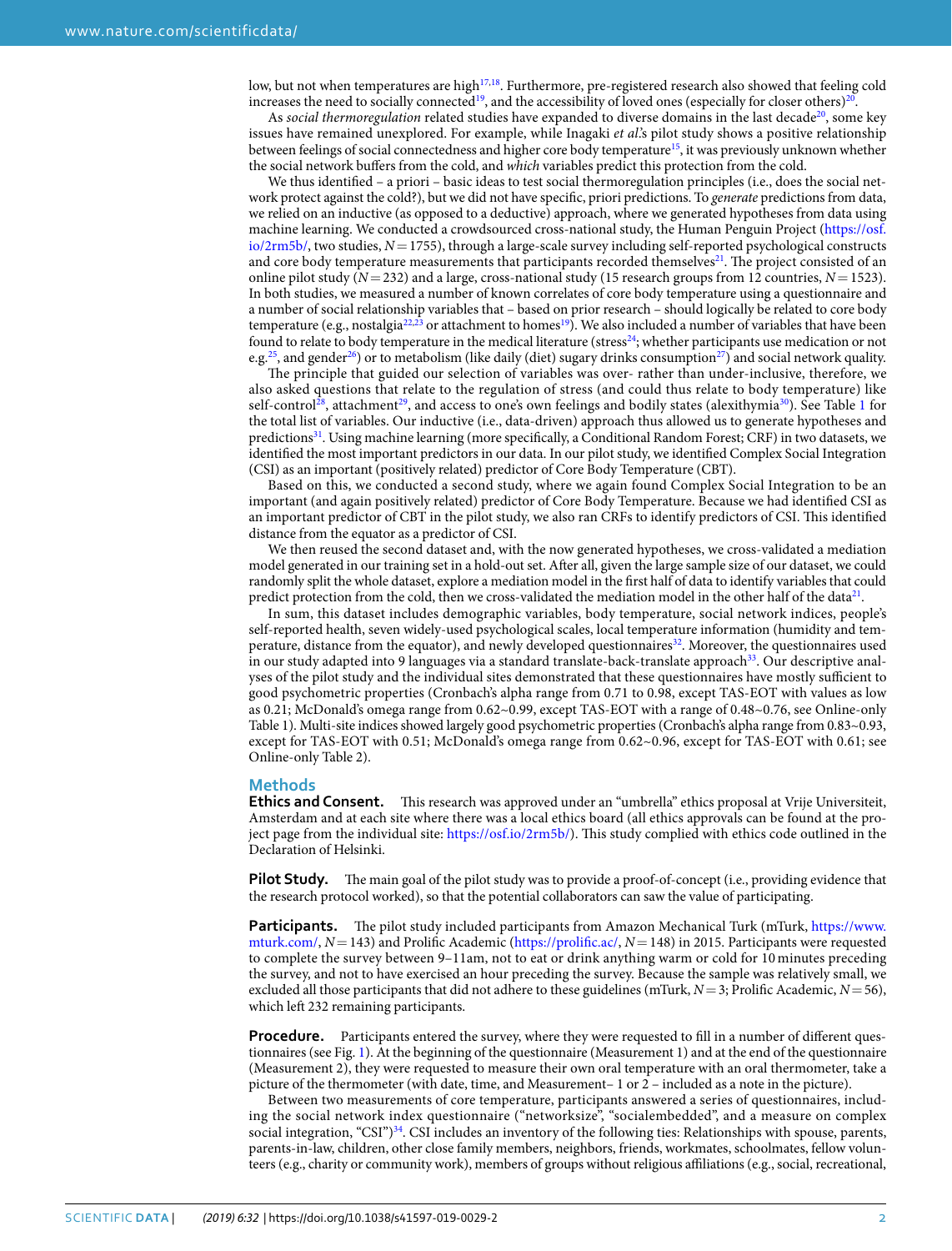<span id="page-2-0"></span>

| Variable categories                 | <b>Details</b>                                                                                                                                                                                                   |
|-------------------------------------|------------------------------------------------------------------------------------------------------------------------------------------------------------------------------------------------------------------|
| Body temperature                    | Oral temperature (measured twice)                                                                                                                                                                                |
| Physiological information           | Whether people used medication or not (and what kind)*                                                                                                                                                           |
|                                     | Whether people smoke or not (and if so, how many cigarettes)                                                                                                                                                     |
|                                     | Daily sugary drinks consumption ("gluctot")                                                                                                                                                                      |
|                                     | Diet drinks consumption ("artgluctot") <sup>27</sup>                                                                                                                                                             |
| Basic information                   | Birth year                                                                                                                                                                                                       |
|                                     | Gender                                                                                                                                                                                                           |
|                                     | Height*                                                                                                                                                                                                          |
|                                     | Weight*                                                                                                                                                                                                          |
|                                     | Sexual orientation*                                                                                                                                                                                              |
|                                     | Whether people were in a romantic relationship or not,                                                                                                                                                           |
|                                     | To what degree people identified themselves being monogamous,                                                                                                                                                    |
|                                     | Self-reported health condition                                                                                                                                                                                   |
|                                     | Language.                                                                                                                                                                                                        |
| Location and whether                | Minimum temperature of the day                                                                                                                                                                                   |
|                                     | Average humidity of the day                                                                                                                                                                                      |
|                                     | Distance from equator                                                                                                                                                                                            |
|                                     | Longitude*                                                                                                                                                                                                       |
| Social network                      | Three subscales of the Social Network Index, 32 items <sup>34</sup> : network size, embedded in the social network<br>(socialembedded), complex social integration (CSI)                                         |
| Established psychological<br>scales | Trait Self Control Scale <sup>28</sup> (13 items)                                                                                                                                                                |
|                                     | Perceived Stress Scale <sup>35</sup> (14 items)                                                                                                                                                                  |
|                                     | Southampton Nostalgia Scale (6 items about nostalgia and item about frequencies of nostalgia experience <sup>22,23</sup> )                                                                                       |
|                                     | Home Attachment Scale (9 items from two sub-scales - home experience and rootness - of the place<br>attachment scale by Harris et al. 1996 <sup>36</sup> )                                                       |
|                                     | Nomophobia questionnaire <sup>37</sup> (attach to phone, items 1-9; online id, item 10-20)                                                                                                                       |
|                                     | Experiences in Close Relationships Questionnaire-Revised (ECR-R) <sup>29</sup> , (anxiety, items 1–18; avoidance, items<br>$19 - 36$                                                                             |
|                                     | Two subscales from the revised version of Toronto Alexithymia Scale (TAS-20) <sup>30</sup> : Difficulties in Identifying<br>and Describing Feelings (DIDF), 11 items; Externally oriented thinking (EOT) 5 items |
| New scales                          | Social Thermoregulation and Risk Avoidance Questionnaire (STRAQ-1) <sup>32</sup> #                                                                                                                               |
|                                     | Kama Muta Frequency Scale (KAMF) <sup>38</sup>                                                                                                                                                                   |

Table 1. Variables in the Human Penguin Project. \*These variables are not included in our open data to protect the identity of participants and are available upon request from the first author. *\**See Vergara *et al.*<sup>32</sup> for the final version of STRAQ-1.

professional), and members of religious groups. One point was assigned for participation in each kind of relationship for which respondents reported that they spoke (in person or on the phone) to someone in that relationship at least once every 2 weeks.

Other scales include the Perceived Stress Scale (variable named as "stress")<sup>35</sup>, the Southampton Nostalgia Scale ("nostalgia")<sup>22</sup>, people's attachment to homes ("attachhome")<sup>[36](#page-5-30)</sup>, people's attachment to their smartphone (often referred to as nomophobia)<sup>[37](#page-5-31)</sup>, daily sugary drinks consumption ("gluctot") and diet drinks consumption ("artgluctot")<sup>27</sup>, self-control ("selfcontrol")<sup>[28](#page-5-22)</sup>, attachment in close relationships (divided into "avoidance" and "anxiety")<sup>29</sup>, and access to one's own feelings and bodily states (alexithymia; divided into subscales externally oriented thinking ("EOT") and difficulty identifying one's feelings ("DIDF"))<sup>[30](#page-5-24)</sup>. The dataset also includes information about participants' sex ("sex"), height ("height"), weight ("weightkg"), and whether they used medication ("meds"). Finally, we looked up the minimum temperature ("mintemp") and average humidity of the day ("avghumidity") based on participants' IP address by using a weather history site [\(http://www.wunderground.](http://www.wunderground.com/history/) [com/history/\)](http://www.wunderground.com/history/), which bases weather on the nearest airport.

At the end of the survey, participants were thanked for their participation and debriefed.

#### **Cross-National Data**

**Participants.** The confirmatory dataset was collected in various countries  $(N = 12)$ ; 1536 participants finished the survey in 2016. We reviewed all pictures that participants uploaded to our Qualtrics platform, and made 193 (mostly small) corrections to the CBT values, based on pictures participants uploaded. When no picture was uploaded, we kept the participant in our dataset. When generic pictures or pictures that were irrelevant for our study were uploaded, we deleted the participant (*N*=12). We also deleted participants from our dataset that had identical value and IP address as other participants (*N*=1). Our fnal sample consisted of 1523 participants.

**Procedure.** We first created one central survey in English. For the non-English speaking site, we then translated and back-translated the survey keeping in mind loyalty to the original meaning. The original and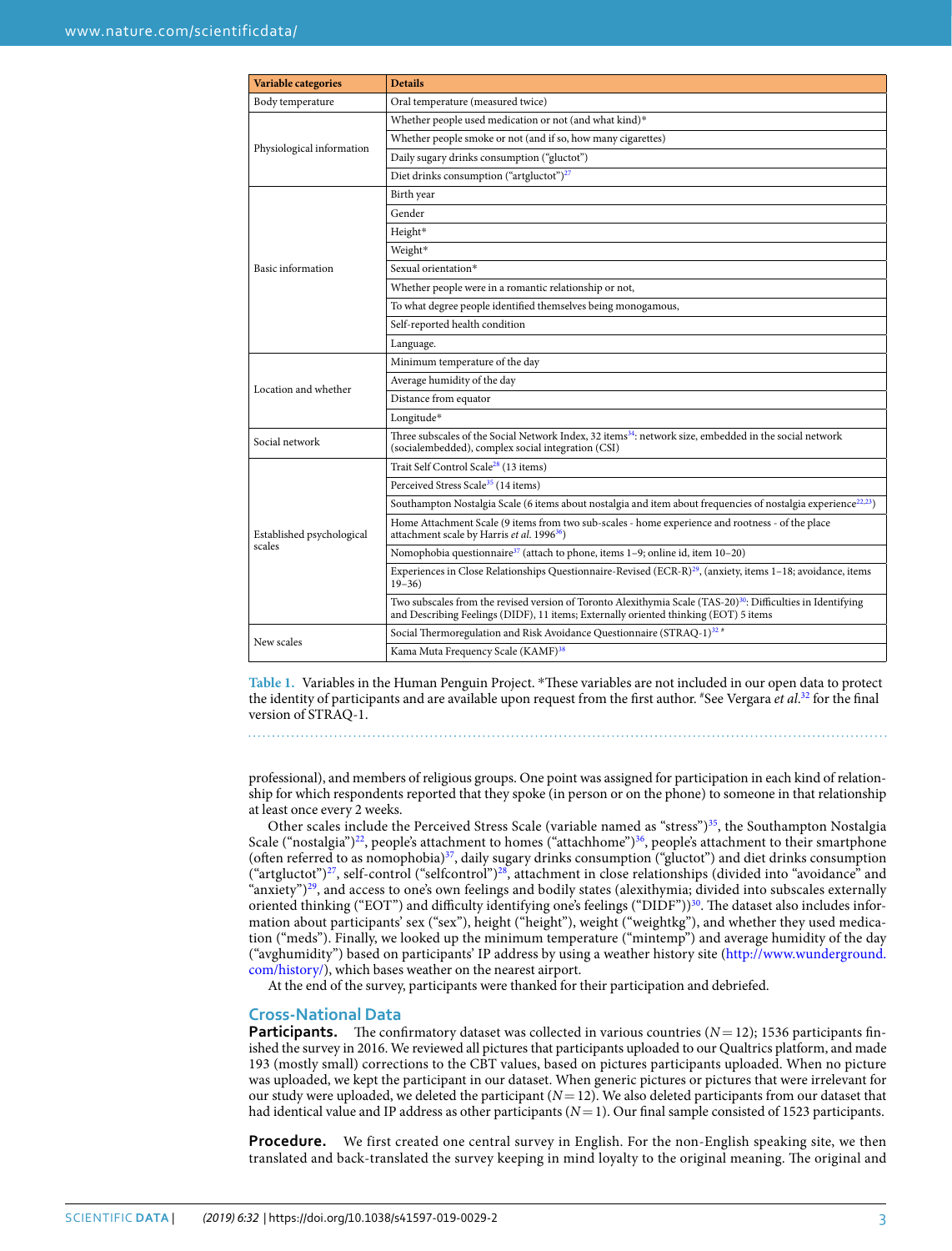Instruction and<br>informed consent

Measure (T1) Questionnaires Measure<br>temperature (T1) Questionnaires temperature

Measure **Departure (T2)** Debrief & Thanks

<span id="page-3-0"></span>**Fig. 1** The general flow of the survey. Participants first read the instructions and informed consent, after agreed to proceed, they flled out the questionnaire battery, and measured their oral temperature before and afer these questionnaires. For both oral temperature measurements, they submitted a photo of their thermometer (and wrote down measurement (1 or 2) and the date).

back-translated versions were checked to ensure meaning was comparable across versions. All surveys were then programmed into the online survey platform Qualtrics. Surveys were run online or in the lab across our diferent sites. Participants were requested to complete the survey between 9–11am in their local time zone, not to eat or drink anything warm or cold for 10minutes preceding the survey, and not to have exercised an hour preceding the survey (To be sure, we also asked whether they did eat or drink anything warm or cold 10minutes before the study ("eatdrink") or whether they did exercise an hour preceding the study ("exercise")). Participants entered the survey, where they were requested to fill in a number of different questionnaires. Before the first questionnaire (Measurement 1), we requested participants to measure their own oral temperature with an oral thermometer, which was repeated at the end of the questionnaire (Measurement 2). For both measurements, we asked to take a photograph of their thermometer and upload it to Qualtrics (with date, time, and whether it was Measurement – 1 or 2 – included on a note).

We used the same questionnaires as our pilot study, but now added a few questions that may also bear relevance for complex social integration and core body temperature, like whether people are in a romantic relationship or not ("romantic"), how monogamous they perceive themselves to be ("monogamous"), attachment to their smartphone and their online identity (often referred to as nomophobia; "attachphone" and "onlineid") $37$ , and we recorded participants' longitude and latitude via a standard option available in Qualtrics ("longitude"; we calculated latitude into distance from the equator "DEQ"). For privacy reason, in the open dataset, we didn't report longitude information ("longitude").

Two other exploratory questionnaires were also included: the Kama Muta Frequency Scale (KAMF), which measures the frequency of participant have the feeling of being moved (Kama Muta)<sup>38</sup>, and the *Social Termoregulation and Risk Avoidance Questionnaire* (STRAQ-1)[32](#page-5-26), which included 57 items and were measure for exploring the relationship between physical need of thermoregulation and adult attachment.

At the end of the survey, participants were thanked and debriefed for their participation. We again looked up the minimum temperature of that day and average humidity of that day through their IP address and the weather history site.

#### **Data Records**

All data records listed in this section are available from the Open Science Framework (OSF)<sup>39</sup> and can be downloaded without an OSF account. The datasets were anonymized to remove any information that can identify the participant responses, such as the identifcation number from Amazon's Mechanical Turk, weight, height, sexual orientation, medication, and longitude. The R script used for pre-processing the semi-raw data is also available.

All **Datasets.** Location: Open Science Framework<sup>39</sup>.

File format: comma separated values fle (.csv).

These files contain: cleaned raw data, codebooks for each raw data.

**Questionnaires.** Location: Open Science Framework<sup>39</sup>. File format: Microsoft Word (.docx).

#### **Technical Validation**

To validate that the scales used in diferent countries have good psychometrical properties, we used the multi-site data to calculate the indices of reliability for each scale per site. More specifcally, we reported Cronbach's alpha, McDonald's omega (hierarchical and total) $40$ . The results showed that the reliabilities for most scales used here are satisfying (see, Online-only Table 2). Thus, these data are good for further re-use.

#### **Usage Notes**

Our main research – discovering which variables related to social connections best predict the protection of core body temperature – revealed that Complex Social Integration (CSI), defned as the number of types of high-contact roles one engages in, is a critical predictor of core body temperature<sup>[21](#page-5-15)</sup>. The pilot study identified CSI as one of the most important predictors of CBT, afer weight, height, and sex of participants, and the minimum temperature of that day. A cross-validation approach testing a mediation model further revealed that being further from the equator (as a proxy of being in a colder climate) relates to higher levels of CSI, which in turn relates to higher  $CBT<sup>21</sup>$ . Despite that the data are cross-sectional, we think that our theoretical principles are strong enough to infer that CSI forms a bufer from living in a colder climate. Furthermore, we also found that the efect held for those in romantic relationships (and not for those without). We don't have a good explanation for the latter efect, and this is an important question for future studies. Interestingly, we also found other variables can predict the protection from the cold. For example, culture (language family) could potentially play a role that may be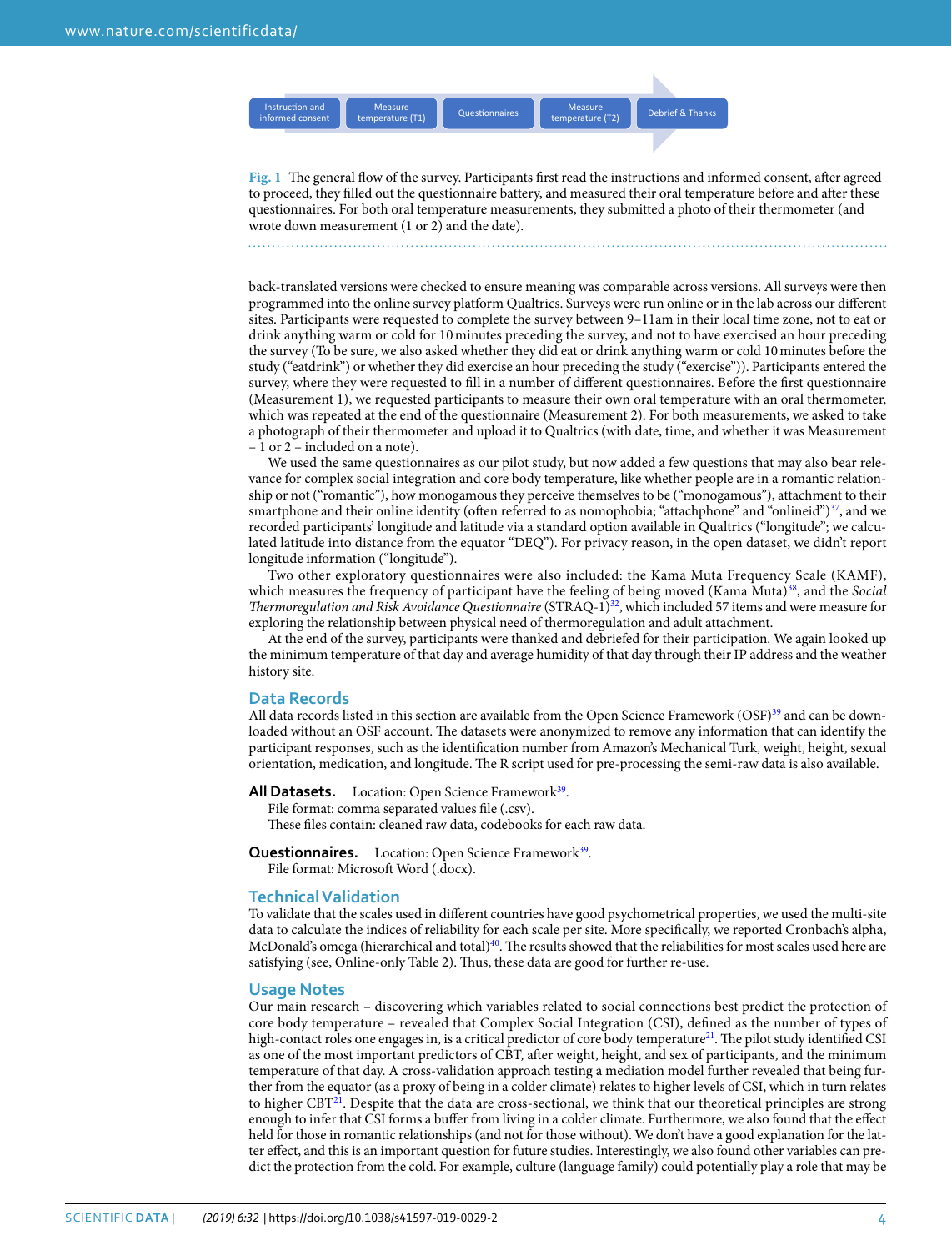even more important than  $CSI<sup>21</sup>$ , opening up the door to investigate interrelationships between socio-economic development, level of close-knittedness in cultures<sup>[41](#page-5-35)</sup>, and linguistic structures<sup>[42](#page-5-36)</sup> with complex social integration and temperature regulation. Nevertheless, the culture variable may simply be a measurement artifact and is thus an important avenue for future research.

Because the data are cross-sectional, causality needs to be better determined in future research. In addition, although we found robust relationships, it is also crucial to determine the proximal mechanisms that explain the protection of CBT in humans. The most promising avenue for future research to detect the relationship is the examination of social variables and peripheral temperature. The peripheral temperature, for example, drops after a brief episode of social exclusion<sup>[43](#page-5-37)</sup> and it is generally accepted as a defense mechanism against changes in the core as a result of fluctuations in ambient temperature<sup>44</sup>. For that reason, we think that the experience sampling of social experiences and moment-to-moment changes in peripheral temperature is the most promising route to discover socially-based temperature defense mechanisms. Because of rapid improvements in sensor technology, we have been able to develop sofware for smartphones to record moment-to-moment peripheral temperature fluctiations<sup>[45](#page-5-39)</sup>. These projects should rely on similar data-driven approaches as we utilized here.

Beyond the DEQ-CBT-CSI model generated from this study, data from our main study have already been used in other projects. Van Lange and colleagues 2017, for example, proposed that distance from the equator shapes people's ability to control themselves<sup>10,11</sup>. They stated that "lower temperatures and especially greater seasonal variation in temperature call for individuals and societies to adopt … a greater degree of self-control". In developing their theoretical position, the authors proposed distance from the equator as a predictor of self-control. They advocated a "data-driven" approach, allowing one "to derive precise estimates of the variance accounted for by various predictor variables". As trait self-control score<sup>[28](#page-5-22)</sup> was included in this dataset, we were able to test this proposition. Using the same supervised machine learning as in our main study, we found the distance from the equator to be a predictor of self-control but barely so: it was the  $14<sup>th</sup>$  predictor in our list and comparable to whether participants spoke Serbian or no[t11](#page-5-5). All-in-all, the current dataset, and a data-driven approach could thus be used to reject Van Lange *et al*.'s approach that distance from the equator is an important factor in shaping self-control.

A third article was also written on items inserted in the dataset, again relying on split-half validation. Tis article concerned the development of the *Social Thermoregulation and Risk Avoidance Questionnaire* (STRAQ-1)<sup>32</sup>. The STRAQ-1 is another important step in discovering social-thermoregulation related principles in humans. Using a robust bootstrapping method, Vergara and colleagues identifed 23 (out of 57) items in 4 subscales, which were named Social Thermoregulation (Omega=0.83), High Temperature Sensitivity (0.83), Solitary Thermoregulation (0.77), and Risk Avoidance (0.57; see also Online-only Table 2). Because the dataset was rich in additional measures, it also allowed Vergara and colleagues to discover robust relationships between the STRAQ-1 and constructs ofen found to relate very closely with attachment (e.g., self-control, alexithymia, stress, and health). These results suggested that social-thermoregulation and risk-avoidance related desires may be crucial for (mental) health.

Please note that the reliabilities of most questionnaires in our data were stable across the samples we tested in diferent countries. For those established psychological scales, all of them have a relatively low cross- sample variability on reliability (SD of omega  $<= 0.08$ ), except the Externally oriented thinking (EOT) subscale of Toronto Alexithymia Scale  $(TAS-20)^{30}$  (mean of omega = 0.63, SD = 0.1, from 0.48~0.71). This result, however, was consistent with a previous view that the TAS-20 should be used in combination with other instruments for clinical purpose<sup>30</sup>. As for the newly developed scales, the Kama Muta Frequency Scale (KAMF)<sup>[38](#page-5-32)</sup> has low cross-sample variability; while the STRAQ-1 has relatively high cross-nation variability for the Risk Avoidance subscale<sup>32</sup>. Therefore, when re-using the dataset, researchers should be mindful of this the cross-sample variability.

In short, the data we reported already allowed the validation of various well-known scales, which will allow considerable reuse for the generation of novel hypotheses, while the translated questionnaires will also be of considerable use for other cross-country comparison studies. Together, the dataset and materials shared will provide an important source for researchers who are interested in cross-national, human-environment interaction studies more generally, and those interested in social network, perceived stress, trait self-control, nostalgia, home attachment, nomophobia, experiences in close relationships, alexithymia, social thermoregulation, and being moved (Kama Muta) more specifcally.

To promote the re-use of our dataset, we shared the summary data, the cleaned raw data, as well as the scripts used to go from raw to summary data, so that it is maximally useful for colleagues with diferent research goals. The raw data are accompanied by codebooks, which contain the information necessary for understanding the mapping between the column names in the raw data and the items of questionnaires, as well as how these items were scored. Finally, the questionnaires are available in 9 languages, providing a rich source for researchers who hope to collect data across nations (data that may identify participants (height, weight, et cetera) are available upon request from the frst author).

#### **CodeAvailability**

All the R scripts for calculating the reliability of the scales used in the current datasets were available on OSF<sup>39</sup>. We licensed the data under an Attribution-NonCommercial 4.0 International Creative Commons (CC BY-NC 4.0) license. The R packages used for processing the data were version 3.4.0 (2017-04-21). The packages used in generating current results as following: "tidyverse" [\(https://www.tidyverse.org/](https://www.tidyverse.org/)), "psych" [\(https://personality](https://personality-project.org/r/psych/)[project.org/r/psych/\)](https://personality-project.org/r/psych/), and "foreign" ([https://cran.r-project.org/package](https://cran.r-project.org/package=foreign)=foreign).

#### **References**

- <span id="page-4-0"></span>1. Diamond, J. M. *Guns, germs and steel: The fates of human societies* (Norton, 1997).
- <span id="page-4-1"></span>2. Pinker, S. *How the mind works* 1st edn (Norton, 1997).
- <span id="page-4-2"></span>3. Giford, R. Environmental Psychology Matters. *Annu. Rev. Psychol.* **65**, 541–579 (2014).
- <span id="page-4-3"></span>4. Barash, D. P. *Sociobiology and behavior* (Elsevier, 1977).
- 5. Cronk, L. Human behavioral ecology. *Annu. Rev. Anthropol.* **20**, 25–53 (1991).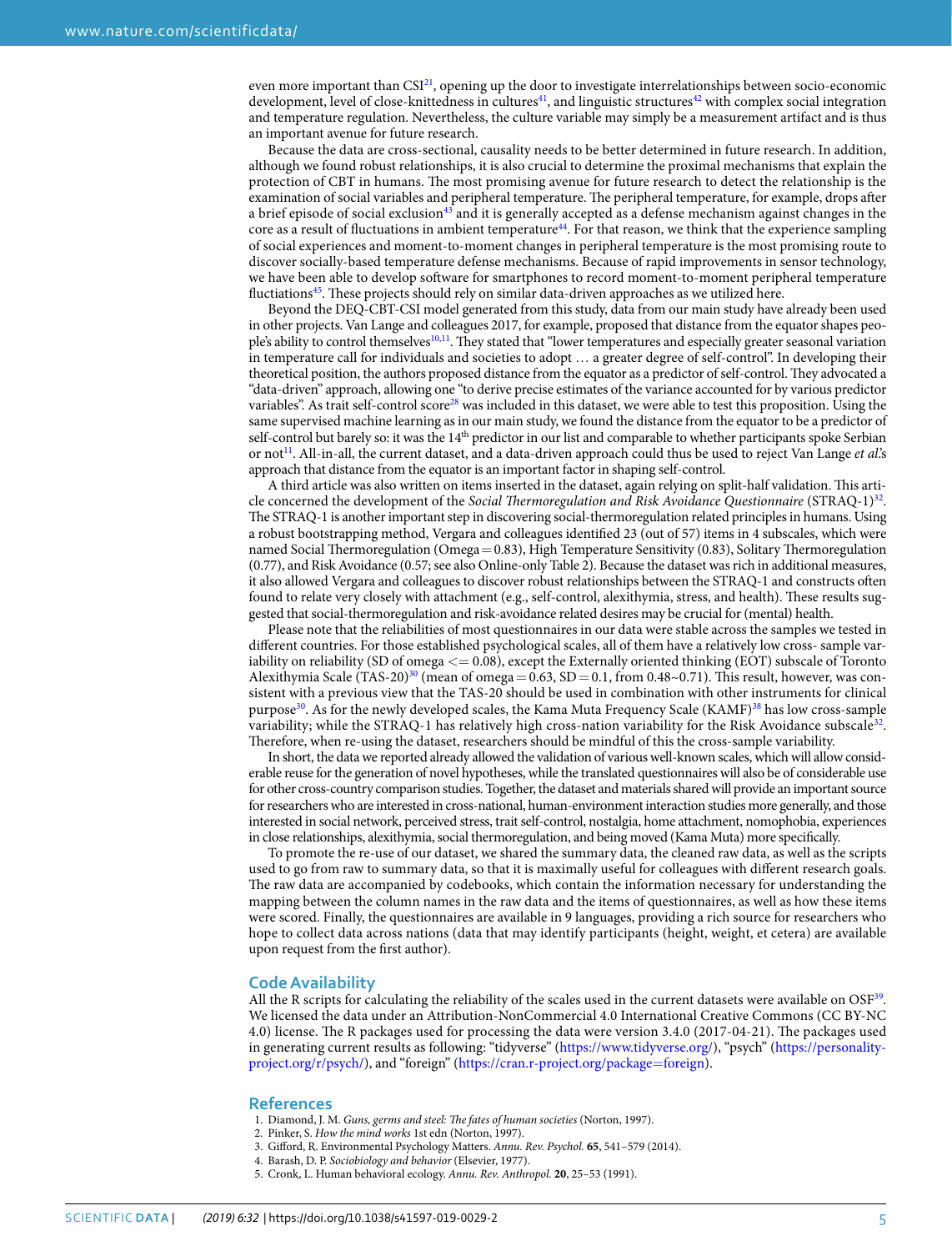- <span id="page-5-0"></span>6. Herskovits, M. J. *Man and his works: the science of cultural anthropology* (Knopf, 1949).
- <span id="page-5-1"></span>7. Bowlby, J. *Attachment and loss* Vol. 1 (Basic Books, 1993).
- <span id="page-5-3"></span><span id="page-5-2"></span>8. Harlow, H. F. & Suomi, S. J. Nature of love: Simplifed. *Am. Psychol.* **25**, 161–168 (1970).
- <span id="page-5-5"></span><span id="page-5-4"></span>9. Wei, W. *et al*. Regional ambient temperature is associated with human personality. *Nat Hum Behav* **1**, 890–895 (2017).
	- 10. Van Lange, P. A. M., Rinderu, M. I. & Bushman, B. J. Aggression and violence around the world: A model of CLimate, Aggression, and Self-control in Humans (CLASH). *Behav Brain Sci* **40**, e75 (2017).
	- 11. IJzerman, H. *et al*. Does distance from the equator predict self-control? Lessons from the Human Penguin Project. *Behav. Brain. Sci*. **40** (2017).
	- 12. Nuñez-Villegas, M., Bozinovic, F. & Sabat, P. Interplay between group size, huddling behavior and basal metabolism: an experimental approach in the social degu. *J. Exp. Biol.* **217**, 997–1002 (2014).
- <span id="page-5-19"></span><span id="page-5-18"></span><span id="page-5-17"></span><span id="page-5-16"></span><span id="page-5-15"></span><span id="page-5-14"></span><span id="page-5-13"></span><span id="page-5-12"></span><span id="page-5-11"></span><span id="page-5-10"></span><span id="page-5-9"></span><span id="page-5-8"></span><span id="page-5-7"></span><span id="page-5-6"></span>13. McFarland, R. *et al*. Social integration confers thermal benefts in a gregarious primate. *J. Anim. Ecol.* **84**, 871–878 (2015).
	- 14. IJzerman, H., & Hogerzeil, L. J. In *Te Oxford Handbook of the Human Essence* (ed. Zomeren, M. v. & Dovidio, J. F.) Ch. 7 (Oxford Uni. Press, 2017).
	- 15. Inagaki, T. K., Irwin, M. R., Moieni, M., Jevtic, I. & Eisenberger, N. I. A Pilot Study Examining Physical and Social Warmth: Higher (Non-Febrile) Oral Temperature Is Associated with Greater Feelings of Social Connection. *PLoS ONE* 11, (e0156873 (2016).
	- 16. IJzerman, H. *et al*. A theory of social thermoregulation in human primates. *Front. Psychol*. **6** (2015).
	- 17. Ebersole, C. R. *et al*. Many Labs 3: Evaluating participant pool quality across the academic semester via replication. *J. Exp. Soc. Psychol.* **67**, 68–82 (2016).
	- 18. IJzerman, H., Szymkow, A. & Parzuchowski, M. Warmer hearts, and warmer, but noisier rooms: Communality does elicit warmth, but only for those in colder ambient temperatures — Commentary on Ebersole *et al*. (2016). *J. Exp. Soc. Psychol.* **67**, 88–90 (2016).
	- 19. Van Acker, B. B., Kerselaers, K., Pantophlet, J. & IJzerman, H. Homelike thermoregulation: How physical coldness makes an advertised house a home. *J. Exp. Soc. Psychol.* **67**, 20–27 (2016).
	- 20. IJzerman, H. *et al*. Socially thermoregulated thinking: How past experiences matter in thinking about our loved ones. *J. Exp. Soc. Psychol.* **79**, 349–355 (2018).
	- 21. IJzerman, H. et al. The Human Penguin Project: Climate, Social Integration, and Core Body. *Temperature. Collabra. Psychol.* 4, 37 (2018). 22. Zhou, X., Wildschut, T., Sedikides, C., Chen, X. & Vingerhoets, A. J. J. M. Heartwarming memories: Nostalgia maintains physiological comfort. *Emotion* **12**, 678–684 (2012).
	- 23. Barrett, F. S. *et al*. Music-evoked nostalgia: Afect, memory, and personality. *Emotion* **10**, 390–403 (2010).
	- 24. Marazziti, D., Di Muro, A. & Castrogiovanni, P. Psychological stress and body temperature changes in humans. *Physiol. Behav.* **52**, 393–395 (1992).
	- 25. Cagnacci, A., Elliott, J. A. & Yen, S. S. Melatonin: a major regulator of the circadian rhythm of core temperature in humans. *J. Clin. Endocrinol. Metab.* **75**, 447–452 (1992).
	- 26. Kaciuba-Uscilko, H. & Grucza, R. Gender diferences in thermoregulation. *Curr. Opin. Clin. Nutr. Metab. Care* **4**, 533–536 (2001). 27. Henriksen, R. E., Torsheim, T. & Tuen, F. Loneliness, social integration and consumption of sugar-containing beverages: testing the
	- social baseline theory. *PLoS ONE* **9**, e104421 (2014). 28. Tangney, J. P., Baumeister, R. F. & Boone, A. L. High self-control predicts good adjustment, less pathology, better grades, and interpersonal success. *J. Pers.* **72**, 271–324 (2004).
	- 29. Fraley, R. C., Waller, N. G. & Brennan, K. A. An item response theory analysis of self-report measures of adult attachment. *J. Pers. Soc. Psychol.* **78**, 350–365 (2000).
	- 30. Kooiman, C. G., Spinhoven, P. & Trijsburg, R. W. Te assessment of alexithymia: A critical review of the literature and a psychometric study of the Toronto Alexithymia Scale-20. *J. Psychosom. Res.* **53**, 1083–1090 (2002).
	- 31. Dotsch, R. & Todorov, A. Reverse Correlating Social Face. *Perception. Soc. Psychol. Pers. Sci.* **3**, 562–571 (2012).
	- 32. Vergara, R. C. et al. Development and Validation of the Social Thermoregulation and Risk Avoidance Questionnaire (STRAQ-1). Preprint at, <https://psyarxiv.com/bm9ta/>(2018).
	- 33. Brislin, R. W. Back-Translation for Cross-Cultural Research. *Cross. Cult. Psychol.* **1**, 185–216 (1970).
	- 34. Cohen, S. *et al*. Social ties and susceptibility to the common cold. *JAMA* **277**, 1940–1944 (1997).
	- 35. Cohen, S., Kamarck, T. & Mermelstein, R. A global measure of perceived stress. *J. Health. Soc. Behav.* **24**, 385–396 (1983).
	- 36. Harris, P. B., Brown, B. B. & Werner, C. M. Privacy regulation and place attachment: Predicting attachments to a student family housing facility. *J. Environ. Psychol.* **16**, 287–301 (1996).
	- 37. Yildirim, C. & Correia, A.-P. Exploring the dimensions of nomophobia: Development and validation of a self-reported questionnaire. *Comput. Hum. Behav.* **49**, 130–137 (2015).
	- 38. Zickfeld, J. H. *et al*. Kama muta: Conceptualizing and measuring the experience ofen labelled being moved across 19 nations and 15 languages. *Emotion* (2018).
- <span id="page-5-33"></span><span id="page-5-32"></span><span id="page-5-31"></span><span id="page-5-30"></span><span id="page-5-29"></span><span id="page-5-28"></span><span id="page-5-27"></span><span id="page-5-26"></span><span id="page-5-25"></span><span id="page-5-24"></span><span id="page-5-23"></span><span id="page-5-22"></span><span id="page-5-21"></span><span id="page-5-20"></span>39. Hu, C.-P. *et al*. Raw data from the Human Penguin Project. *Open Science Framework*.<https://doi.org/10.17605/OSF.IO/H52D3> (2018).
- <span id="page-5-34"></span>40. Flake, J. K., Pek, J. & Hehman, E. Construct validation in social and personality research:Current practice and recommendations. *Soc. Psychol. Pers. Sci.* **8**, 370–378 (2017).
- <span id="page-5-35"></span>41. Vliert, E. v. & Lindenberg, S. In *Solidarity and Prosocial Behavior. An Integration of Sociological and Psychological Perspectives* (ed. Fetchenhauer, D., Flache, A. Buunk, A.P. & Lindenberg, S.) Ch. 13 (Springer, 2006).
- <span id="page-5-36"></span>42. Koptjevskaja-Tamm, M. *Te linguistics of temperature* (John Benjamins Publishing Company, 2015).
- <span id="page-5-37"></span>43. Ijzerman, H. *et al*. Cold-blooded loneliness: Social exclusion leads to lower skin temperatures. *Acta. Physiol.* **140**, 283–288 (2012).
- <span id="page-5-38"></span>44. Romanovsky, A. A. Skin temperature: its role in thermoregulation. *Acta. Physiol.* **210**, 498–507 (2014).
- <span id="page-5-39"></span>45. Frederiks, K. *et al*. Mobile Social Physiology as the Future of Relationship Research and Terapy: Presentation of the Bio-App for Bonding (BAB). Preprint at,<https://psyarxiv.com/xr8ma/>(2018).

#### **Acknowledgements**

Tis research was supported by a Veni grant of the Netherlands Organization for Scientifc Research (NWO) (016.145.049) and a French National Research Agency "Investissements d'avenir" program grant (ANR-15- IDEX-02) both awarded to Hans IJzerman.

#### **AuthorContributions**

H.I.J. conceived of the idea (together with S.L.) and organized the project (together with R.C.V., I.D. and S.C.W.). C.P.H. and J.X.Y. prepared the data and codebooks, C.P.H. and H.I.J. wrote the paper. S.L. provided feedback on all steps of the process and wrote part of the paper. H.I.J., I.D., S.C.W., R.C.V., A.H.C., M.V.C., P.D., N.F., R.H., C.J.H., Y.H., J.J.G., D.L., L.B.L., M.P., K.G.R., D.R., S.S., C.S., M.S., D.S., J.K.B., R.B., M.H., F.J.G., T.W.B., A.S., B.S. and J.H.Z. facilitated local data collection (which included but was not limited to translation and back-translation of questionnaires, coordination of lab facilities or subject pools, and coordination with project leads about data collection) and provided critical feedback on the paper.